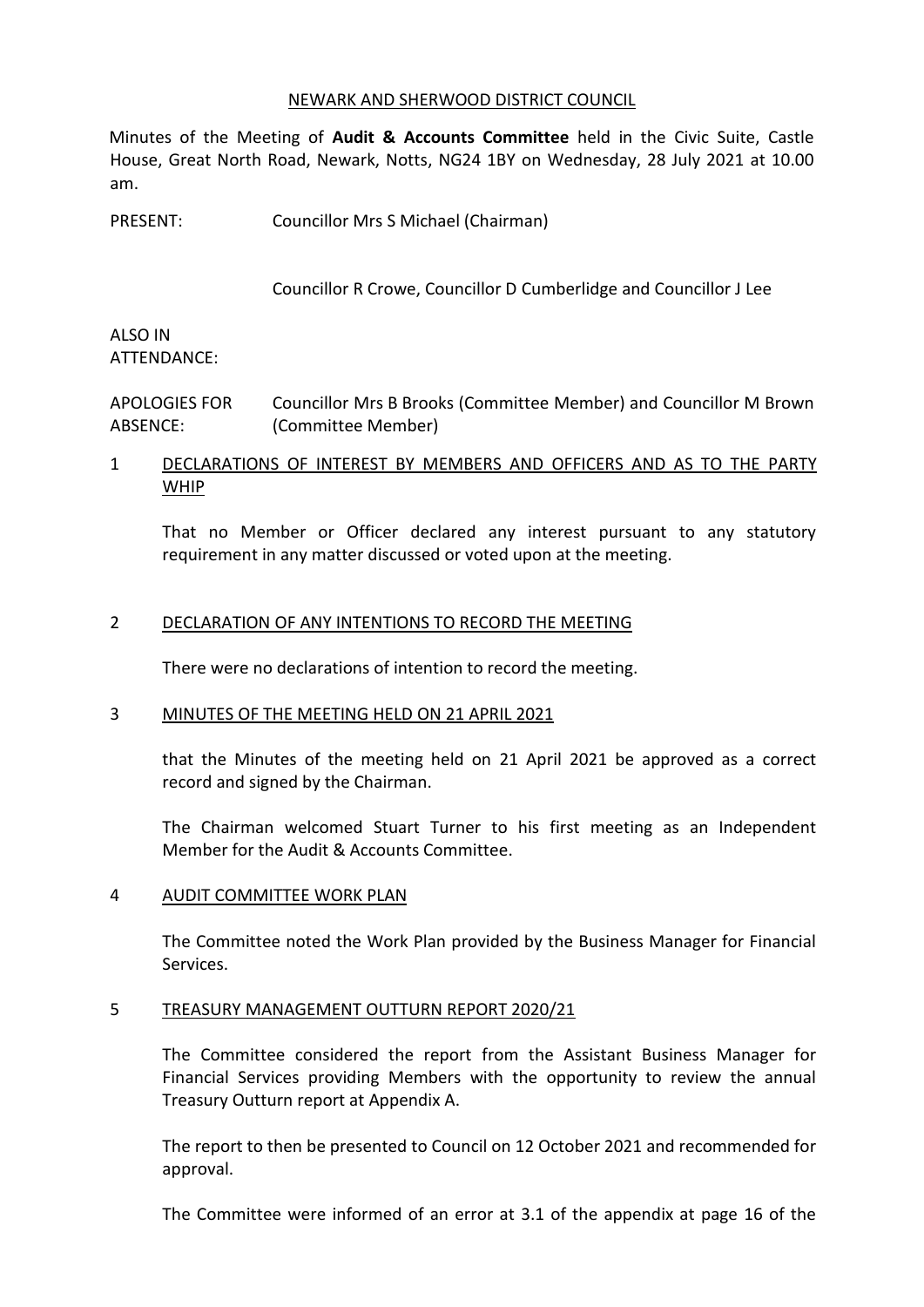agenda referring to the Borrowing Strategy figures in brackets, they are an increase not a decrease, therefore no brackets.

The Council delegates responsibility for the implementation and regular monitoring of its treasury management policies and practices to the Audit & Accounts Committee and for the execution and administration of treasury management decisions to the section 151 officer, who will act in accordance with the Council's policies and practices.

The Treasury Strategy and Prudential Indicators for 2020/21 were approved by Council on 9 March 2020 and the Outturn report is the last report for the financial year, required by the CIPFA Code of Practice.

The Committee to receive the half-yearly report at the December meeting of Audit & Accounts.

AGREED (unanimously) that the Treasury Outturn position for 2020/21 be considered.

### 6 ANNUAL INTERNAL AUDIT REPORT

The Committee considered the Annual Internal Audit report from Assurance Lincolnshire, Annex A of the report providing a summary of Internal Audit work undertaken during 2020/2021 to support the Annual Governance Statement by providing an opinion on the organisation's governance, risk, financial and internal control environment.

The report highlighted the improvement from the last financial year to governance, risk, financial and internal control with all areas on an upward trend.

Audit Lincolnshire had observed that the Senior Leadership Team (SLT) and political leadership had embraced and are driving a positive change in culture. There is a clear message and commitment from the top to transform services and focus on the delivery of meaningful performance targets and outcomes which will help support and improve the Council's governance arrangements over the next year.

The Chairman did request that Governance be revisited with Assurance Lincolnshire again in October.

AGREED (unanimously) that the Committee considered and gave comment upon the Annual Internal Audit report.

### 7 GOING CONCERN STATUS OF THE COUNCIL

The Committee considered the report from Business Manager for Financial Services setting out the Council's assessment by the Council's Section 151 Officer of the Council's Going Concern status.

The report explained that the concept of a 'going concern' assumes that an authority, its functions and services will continue in operational existence for the foreseeable future. This assumption underpins the accounts drawn up under the Local Authority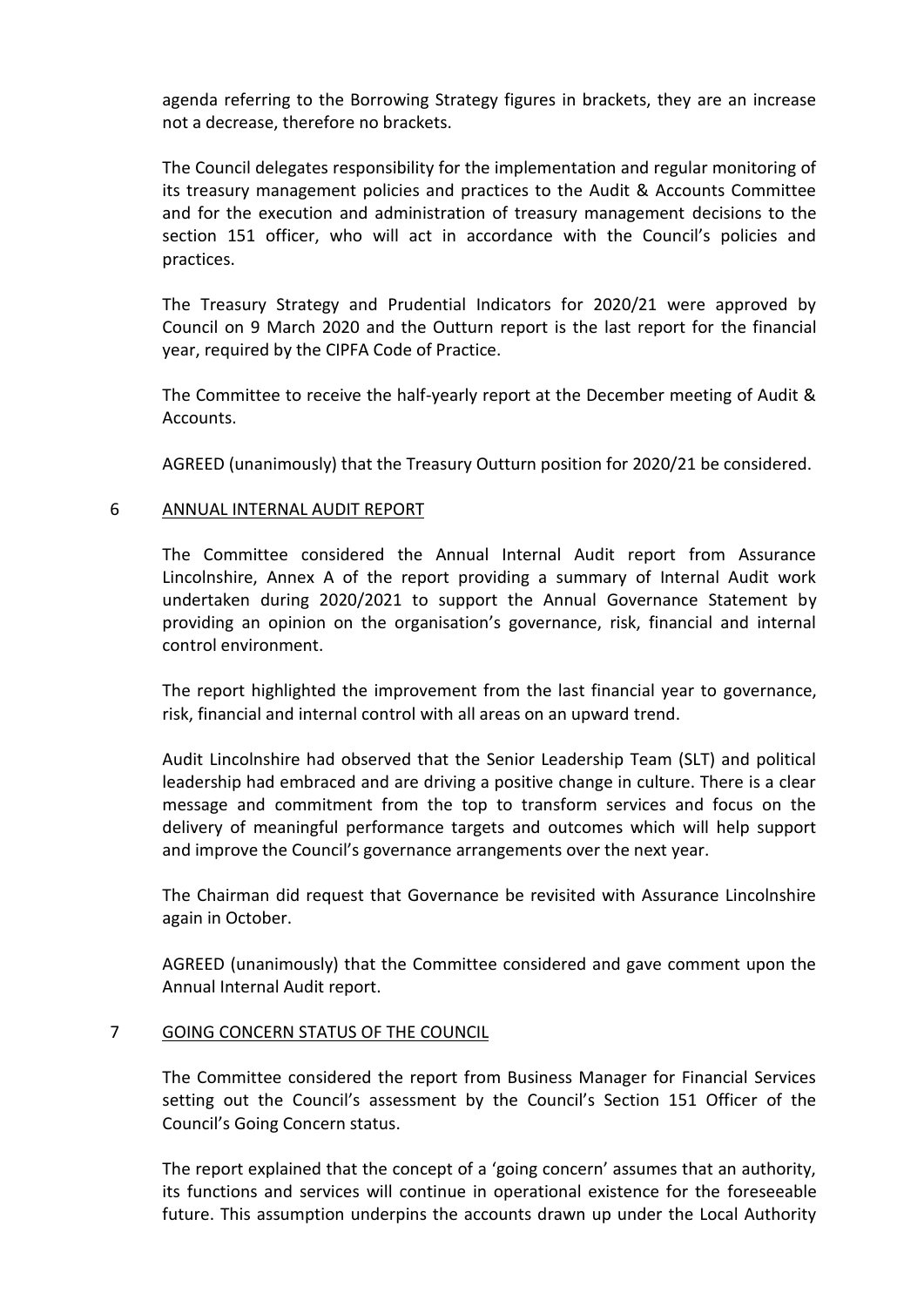Code of Accounting Practice and is made because local authorities carry out functions essential to the local community and are themselves revenue-raising bodies (with limits on their revenue-raising powers arising only at the discretion of central government).

AGREED (unanimously) that the Committee noted the conclusion of the assessment made of the Council's status as a going concern for the purposes of the Statement of Accounts 2020/21.

### 8 ANNUAL EXTERNAL AUDIT STRATEGY MEMORANDUM 2020/21

The Committee received the External Audit Strategy Memorandum for the 2020/21 Statement of Accounts work and Value for Money conclusion.

The Mazars representative presented to the Committee the External Audit Strategy Memorandum at Appendix A that set out the proposed work of the Council's external auditors for 2020/21, relating to the audit of the Financial Statements and the Value for Money conclusion.

The strategy had described the audit approach, the key financial statement audit risks and the Value for Money audit approach. It detailed the audit team, the deliverables from the work, the timeline and the planned audit fee.

The Mazars representative highlighted following the audit field work in July there had not been anything significant to bring to the Audit & Accounts Committee's attention.

AGREED (unanimously) that the Committee noted the External Audit Strategy Memorandum.

Councillor Lee joined the meeting at this point and the Chairman welcomed Councillor Lee to the Audit & Accounts Committee.

### 9 UNDERLYING PENSION ASSUMPTIONS FOR 2020/2021 STATEMENT OF ACCOUNTS

The Committee considered the report from the Assistant Business Manager for Financial Services providing the Committee with information regarding the assumptions made by the pension fund actuary in calculating the IAS 19 (International Accounting Standard 19 – Employee Benefits) figures to be reported in the 2020/2021 Statement of Accounts.

The report reminded the Committee that IAS 19 - Employee Benefits is one of the financial reporting standards with which the Council must comply when producing its annual Statement of Accounts.

AGREED (unanimously) that the Members noted and approved the assumptions used in the calculation of pension figures for 2020/2021.

### 10 UNDERLYING VALUATION ASSUMPTIONS FOR 2020/2021 STATEMENT OF ACCOUNTS

The Committee considered the report from the Assistant Business Manager for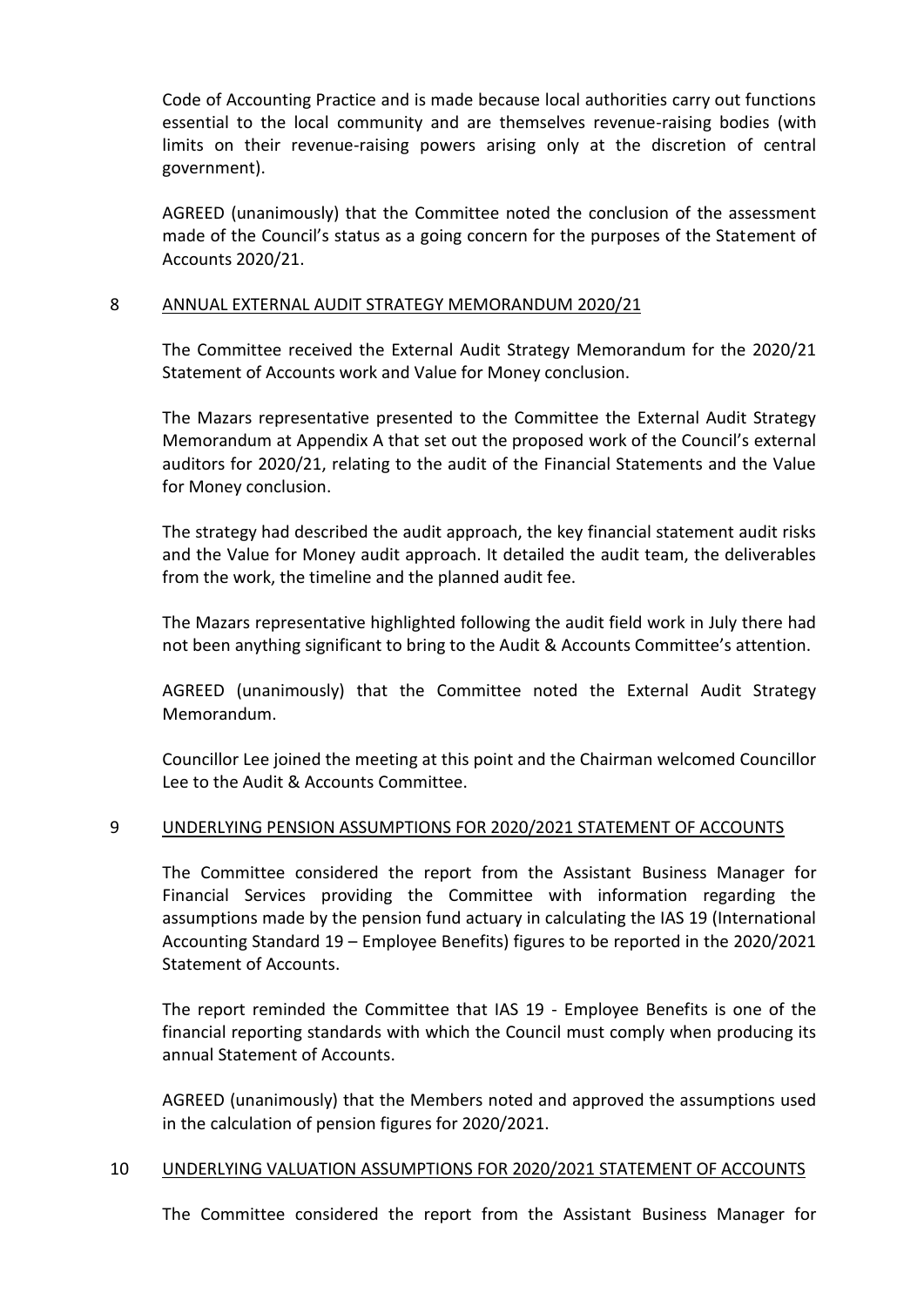Financial Services providing the Committee with information regarding the assumptions made by the Valuers in calculating the figures to be reported in the 2020/21 Statement of Accounts, as per the revaluation model approach taken by the Council under IAS 16 (International Accounting Standard 16 – Property, Plant and Equipment).

The report reminded the Committee that IAS 16 – Property, Plant and Equipment is one of the financial reporting standards with which the Council must comply with when producing its annual Statement of Accounts.

Those assets included in the Balance Sheet at current value are revalued where there have been material changes in the value, but as a minimum once every five years on a rolling programme.

AGREED (unanimously) that the Members noted and approved the assumptions used in the calculation of asset valuation figures for 2020/2021.

### 11 UNAUDITED STATEMENT OF ACCOUNTS

The Committee considered the report from the Business Manager for Financial Services to review the Council's draft Statutory Accounts for the financial year ended 31 March 2021.

The draft statement of accounts as part of this report had been issued to the Members the week before the Audit & Accounts Committee provided as part of a training session covering the Statement of Accounts & Mazars Role & Responsibilities of Audit Committees.

The Council's external auditors, Mazars, had commenced the audit of the accounts in June 2021 however the audit timetable will not be due to be completed until the end of August or early September. On completion there is a requirement that the external auditor provides details of any amendments made within the financial statement compared with the draft accounts produced. This report is the Audit Completion report and will be brought to the Committee in September along with the final audited Statement of Accounts for approval.

The Committee accepted that the accounts would be taken to the extraordinary meeting of the Audit & Accounts Committee in September.

AGREED (unanimously) that:

- a) Members noted the Annual Governance Statement for the financial year ended 31 March 2021; and
- b) Members noted the draft Statement of Accounts for the financial year ended 31 March 2021 and agreed to them being submitted to the external auditor (Mazars) for audit and certification.

### 12 INTERNAL AUDIT PROGRESS REPORT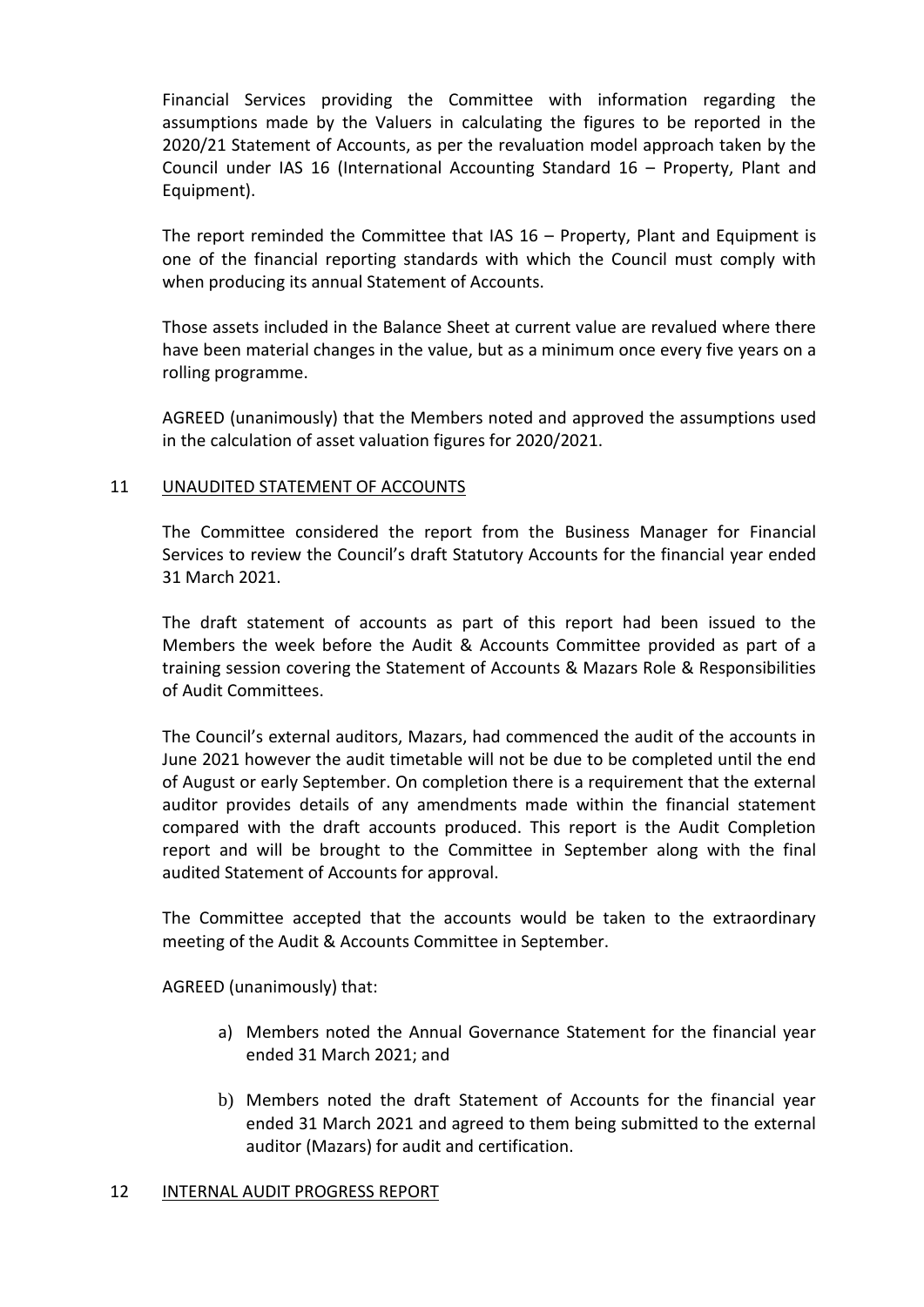The Committee considered the internal audit progress report at Annex A from Assurance Lincolnshire to provide a summary of Internal Audit work undertaken during 2021/22 against the agreed audit plan and any remaining reports from 2020/21.

The report informed the Committee that internal audit had completed 92% of the revised 2020/21 annual audit plan and that work had already begun on the 2021/22 annual audit plan.

The Committee noted from the report that Key Control Testing training would be provided later in the year.

Improvements are expected by the Committee for the Key Performance Indicators (KPIs) highlighted in the report and to look to the next financial year to hit targets.

AGREED that the Committee considered and gave comment upon the latest Internal Audit progress report and approved the extensions to the implementation dates.

# 13 COMMITTEE MEMBER TRAINING AND BI-ANNUAL REVIEW OF EFFECTIVENESS OF THE INTERNAL AUDIT FUNCTION AND THE COMMITTEE

The Committee considered the report from the Business Manager for Financial Services providing Members with an update to the recent skills questionnaire circulated to all Committee members, to propose a training programme for members of the Committee and to update members on the Bi-annual review of effectiveness of the Internal Audit function and the Committee.

During the last Committee meeting on 21 April 2021 Assurance Lincolnshire reported that they were collating responses to the skills questionnaire that had been circulated to Members during March.

There had been three of the six Members who had responded to the questionnaire and from these the majority of the responses were positive in nature and from this a broad programme of activity had been suggested for Members to take part in.

The newest Member of the Committee requested a compact course, it was also suggested that this be offered to all Members even if not on the Audit & Accounts Committee for future reference, if joining that Committee.

AGREED (unanimously) that:

- a) Members approved the training programme as described at paragraph 3.2; and
- b) Members nominated Councillor Crowe as the representative to accompany the Chairman and the Business Manager for Financial Services in the review of the effectiveness of Internal Audit and the Committee.

### 14 FINANCIAL MANAGEMENT CODE OF PRACTICE SELF-ASSESSMENT